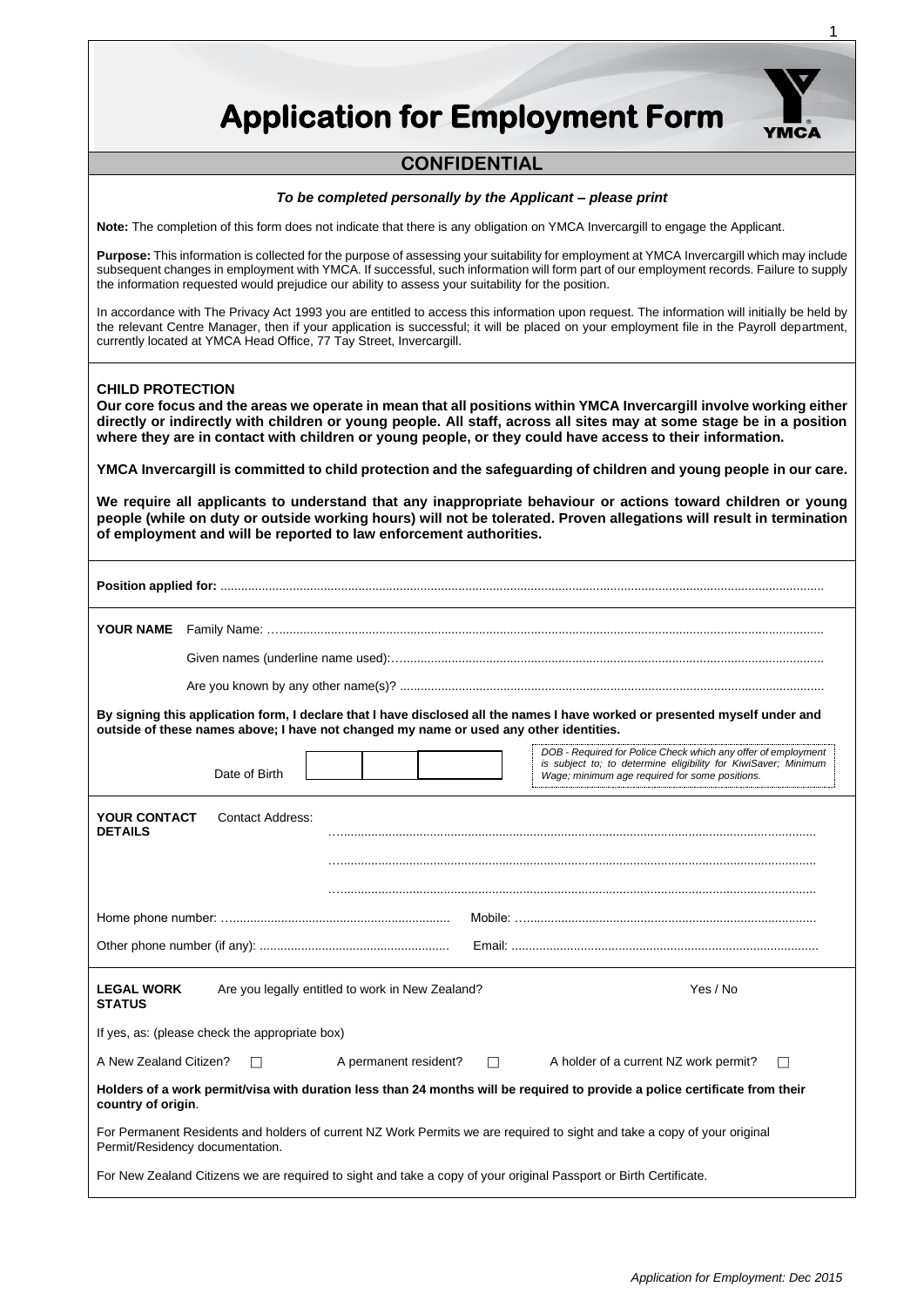| <b>EDUCATION</b><br>Name of Tertiary Institution(s) attended<br>Qualifications (Bachelors degree, Diploma etc) - subject<br>Name of Secondary School (s) attended<br>Highest Secondary School Qualification awarded (Bursary, Sixth Form Cert, School Cert, NCEA L1,2 or 3)<br>Note: You will be asked to produce original or certified copies of all qualifications relevant for the position applied for.<br><b>QUALIFICATIONS</b><br>Do you have any other qualifications / certificates / licenses / or attended any other courses relevant for the position applied for? (Please<br>give details)<br>Please describe the skills you hold which are relevant to the position applied for:<br>Yes / No<br>Have you ever been employed by YMCA Invercargill or any other YMCA in New Zealand?<br>Yes / No<br>Do you have secondary employment?<br>Yes / No<br>Do you have a spouse, partner or other relative working here at the YMCA or elsewhere in the same industry? <sup>1</sup><br>What are your interests / hobbies / sports / clubs / or community activities?<br>Please detail:<br>Yes / No<br><b>REFERRAL</b><br>Were you referred to this position by an existing YMCA employee? |  | 2 |
|------------------------------------------------------------------------------------------------------------------------------------------------------------------------------------------------------------------------------------------------------------------------------------------------------------------------------------------------------------------------------------------------------------------------------------------------------------------------------------------------------------------------------------------------------------------------------------------------------------------------------------------------------------------------------------------------------------------------------------------------------------------------------------------------------------------------------------------------------------------------------------------------------------------------------------------------------------------------------------------------------------------------------------------------------------------------------------------------------------------------------------------------------------------------------------------------|--|---|
|                                                                                                                                                                                                                                                                                                                                                                                                                                                                                                                                                                                                                                                                                                                                                                                                                                                                                                                                                                                                                                                                                                                                                                                                |  |   |
|                                                                                                                                                                                                                                                                                                                                                                                                                                                                                                                                                                                                                                                                                                                                                                                                                                                                                                                                                                                                                                                                                                                                                                                                |  |   |
|                                                                                                                                                                                                                                                                                                                                                                                                                                                                                                                                                                                                                                                                                                                                                                                                                                                                                                                                                                                                                                                                                                                                                                                                |  |   |
|                                                                                                                                                                                                                                                                                                                                                                                                                                                                                                                                                                                                                                                                                                                                                                                                                                                                                                                                                                                                                                                                                                                                                                                                |  |   |
|                                                                                                                                                                                                                                                                                                                                                                                                                                                                                                                                                                                                                                                                                                                                                                                                                                                                                                                                                                                                                                                                                                                                                                                                |  |   |
|                                                                                                                                                                                                                                                                                                                                                                                                                                                                                                                                                                                                                                                                                                                                                                                                                                                                                                                                                                                                                                                                                                                                                                                                |  |   |
|                                                                                                                                                                                                                                                                                                                                                                                                                                                                                                                                                                                                                                                                                                                                                                                                                                                                                                                                                                                                                                                                                                                                                                                                |  |   |
|                                                                                                                                                                                                                                                                                                                                                                                                                                                                                                                                                                                                                                                                                                                                                                                                                                                                                                                                                                                                                                                                                                                                                                                                |  |   |
|                                                                                                                                                                                                                                                                                                                                                                                                                                                                                                                                                                                                                                                                                                                                                                                                                                                                                                                                                                                                                                                                                                                                                                                                |  |   |
|                                                                                                                                                                                                                                                                                                                                                                                                                                                                                                                                                                                                                                                                                                                                                                                                                                                                                                                                                                                                                                                                                                                                                                                                |  |   |
|                                                                                                                                                                                                                                                                                                                                                                                                                                                                                                                                                                                                                                                                                                                                                                                                                                                                                                                                                                                                                                                                                                                                                                                                |  |   |
|                                                                                                                                                                                                                                                                                                                                                                                                                                                                                                                                                                                                                                                                                                                                                                                                                                                                                                                                                                                                                                                                                                                                                                                                |  |   |
|                                                                                                                                                                                                                                                                                                                                                                                                                                                                                                                                                                                                                                                                                                                                                                                                                                                                                                                                                                                                                                                                                                                                                                                                |  |   |
|                                                                                                                                                                                                                                                                                                                                                                                                                                                                                                                                                                                                                                                                                                                                                                                                                                                                                                                                                                                                                                                                                                                                                                                                |  |   |
|                                                                                                                                                                                                                                                                                                                                                                                                                                                                                                                                                                                                                                                                                                                                                                                                                                                                                                                                                                                                                                                                                                                                                                                                |  |   |
|                                                                                                                                                                                                                                                                                                                                                                                                                                                                                                                                                                                                                                                                                                                                                                                                                                                                                                                                                                                                                                                                                                                                                                                                |  |   |
|                                                                                                                                                                                                                                                                                                                                                                                                                                                                                                                                                                                                                                                                                                                                                                                                                                                                                                                                                                                                                                                                                                                                                                                                |  |   |
|                                                                                                                                                                                                                                                                                                                                                                                                                                                                                                                                                                                                                                                                                                                                                                                                                                                                                                                                                                                                                                                                                                                                                                                                |  |   |
|                                                                                                                                                                                                                                                                                                                                                                                                                                                                                                                                                                                                                                                                                                                                                                                                                                                                                                                                                                                                                                                                                                                                                                                                |  |   |
|                                                                                                                                                                                                                                                                                                                                                                                                                                                                                                                                                                                                                                                                                                                                                                                                                                                                                                                                                                                                                                                                                                                                                                                                |  |   |
|                                                                                                                                                                                                                                                                                                                                                                                                                                                                                                                                                                                                                                                                                                                                                                                                                                                                                                                                                                                                                                                                                                                                                                                                |  |   |
|                                                                                                                                                                                                                                                                                                                                                                                                                                                                                                                                                                                                                                                                                                                                                                                                                                                                                                                                                                                                                                                                                                                                                                                                |  |   |
|                                                                                                                                                                                                                                                                                                                                                                                                                                                                                                                                                                                                                                                                                                                                                                                                                                                                                                                                                                                                                                                                                                                                                                                                |  |   |

 $\begin{array}{c} \hline \end{array}$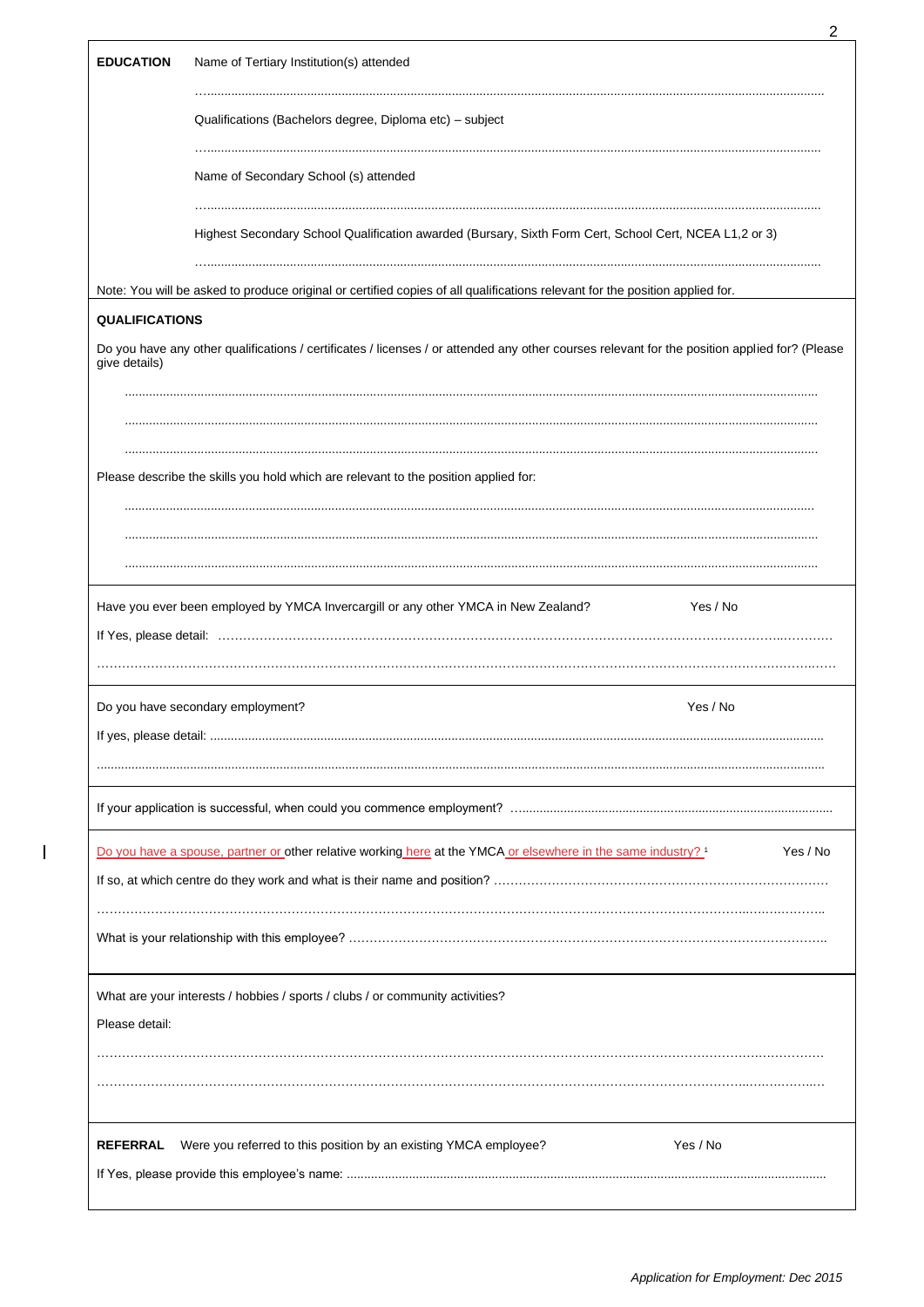| Company:<br>Address:<br>Job Held:<br>Main Duties:<br>Reason for leaving: | <b>PRESENT OR MOST RECENT EMPLOYER</b><br>Number of hours worked each week:                                                                          |                                                                                                                         |                                   |                                                                                                                                                                                                                  |
|--------------------------------------------------------------------------|------------------------------------------------------------------------------------------------------------------------------------------------------|-------------------------------------------------------------------------------------------------------------------------|-----------------------------------|------------------------------------------------------------------------------------------------------------------------------------------------------------------------------------------------------------------|
|                                                                          |                                                                                                                                                      |                                                                                                                         |                                   |                                                                                                                                                                                                                  |
|                                                                          |                                                                                                                                                      |                                                                                                                         |                                   |                                                                                                                                                                                                                  |
|                                                                          |                                                                                                                                                      |                                                                                                                         |                                   |                                                                                                                                                                                                                  |
|                                                                          |                                                                                                                                                      |                                                                                                                         |                                   |                                                                                                                                                                                                                  |
|                                                                          |                                                                                                                                                      |                                                                                                                         |                                   |                                                                                                                                                                                                                  |
|                                                                          |                                                                                                                                                      |                                                                                                                         |                                   |                                                                                                                                                                                                                  |
|                                                                          |                                                                                                                                                      |                                                                                                                         |                                   |                                                                                                                                                                                                                  |
|                                                                          |                                                                                                                                                      |                                                                                                                         |                                   |                                                                                                                                                                                                                  |
|                                                                          |                                                                                                                                                      |                                                                                                                         |                                   |                                                                                                                                                                                                                  |
|                                                                          |                                                                                                                                                      |                                                                                                                         |                                   |                                                                                                                                                                                                                  |
|                                                                          |                                                                                                                                                      |                                                                                                                         |                                   |                                                                                                                                                                                                                  |
|                                                                          |                                                                                                                                                      |                                                                                                                         |                                   |                                                                                                                                                                                                                  |
|                                                                          |                                                                                                                                                      |                                                                                                                         |                                   | Yes / No                                                                                                                                                                                                         |
|                                                                          |                                                                                                                                                      |                                                                                                                         |                                   |                                                                                                                                                                                                                  |
|                                                                          |                                                                                                                                                      |                                                                                                                         |                                   |                                                                                                                                                                                                                  |
|                                                                          |                                                                                                                                                      |                                                                                                                         |                                   |                                                                                                                                                                                                                  |
|                                                                          |                                                                                                                                                      |                                                                                                                         |                                   |                                                                                                                                                                                                                  |
|                                                                          |                                                                                                                                                      |                                                                                                                         |                                   |                                                                                                                                                                                                                  |
|                                                                          |                                                                                                                                                      |                                                                                                                         |                                   |                                                                                                                                                                                                                  |
|                                                                          |                                                                                                                                                      |                                                                                                                         |                                   |                                                                                                                                                                                                                  |
|                                                                          |                                                                                                                                                      |                                                                                                                         |                                   |                                                                                                                                                                                                                  |
|                                                                          |                                                                                                                                                      |                                                                                                                         |                                   |                                                                                                                                                                                                                  |
|                                                                          |                                                                                                                                                      |                                                                                                                         |                                   |                                                                                                                                                                                                                  |
|                                                                          |                                                                                                                                                      |                                                                                                                         |                                   |                                                                                                                                                                                                                  |
|                                                                          |                                                                                                                                                      |                                                                                                                         |                                   |                                                                                                                                                                                                                  |
|                                                                          |                                                                                                                                                      |                                                                                                                         |                                   |                                                                                                                                                                                                                  |
|                                                                          |                                                                                                                                                      |                                                                                                                         |                                   |                                                                                                                                                                                                                  |
|                                                                          |                                                                                                                                                      |                                                                                                                         |                                   |                                                                                                                                                                                                                  |
|                                                                          |                                                                                                                                                      |                                                                                                                         |                                   |                                                                                                                                                                                                                  |
|                                                                          |                                                                                                                                                      |                                                                                                                         |                                   |                                                                                                                                                                                                                  |
|                                                                          |                                                                                                                                                      |                                                                                                                         |                                   |                                                                                                                                                                                                                  |
|                                                                          |                                                                                                                                                      |                                                                                                                         |                                   |                                                                                                                                                                                                                  |
|                                                                          |                                                                                                                                                      |                                                                                                                         |                                   |                                                                                                                                                                                                                  |
|                                                                          |                                                                                                                                                      |                                                                                                                         |                                   |                                                                                                                                                                                                                  |
|                                                                          |                                                                                                                                                      |                                                                                                                         |                                   |                                                                                                                                                                                                                  |
|                                                                          |                                                                                                                                                      |                                                                                                                         |                                   |                                                                                                                                                                                                                  |
|                                                                          |                                                                                                                                                      |                                                                                                                         |                                   |                                                                                                                                                                                                                  |
|                                                                          |                                                                                                                                                      |                                                                                                                         |                                   |                                                                                                                                                                                                                  |
|                                                                          | Company:<br>Address:<br>Job Held:<br>Main Duties:<br>Reason for leaving:<br>Company:<br>Address:<br>Job Held:<br>Main Duties:<br>Reason for leaving: | employer for the purposes of reference checking<br><b>NEXT MOST RECENT EMPLOYER</b><br><b>NEXT MOST RECENT EMPLOYER</b> | Number of hours worked each week: | For the purpose of compliance with the Privacy Act 1993 do you consent to YMCA Invercargill contacting your present<br>If there is a gap between this period of employment and the next please advise the reason |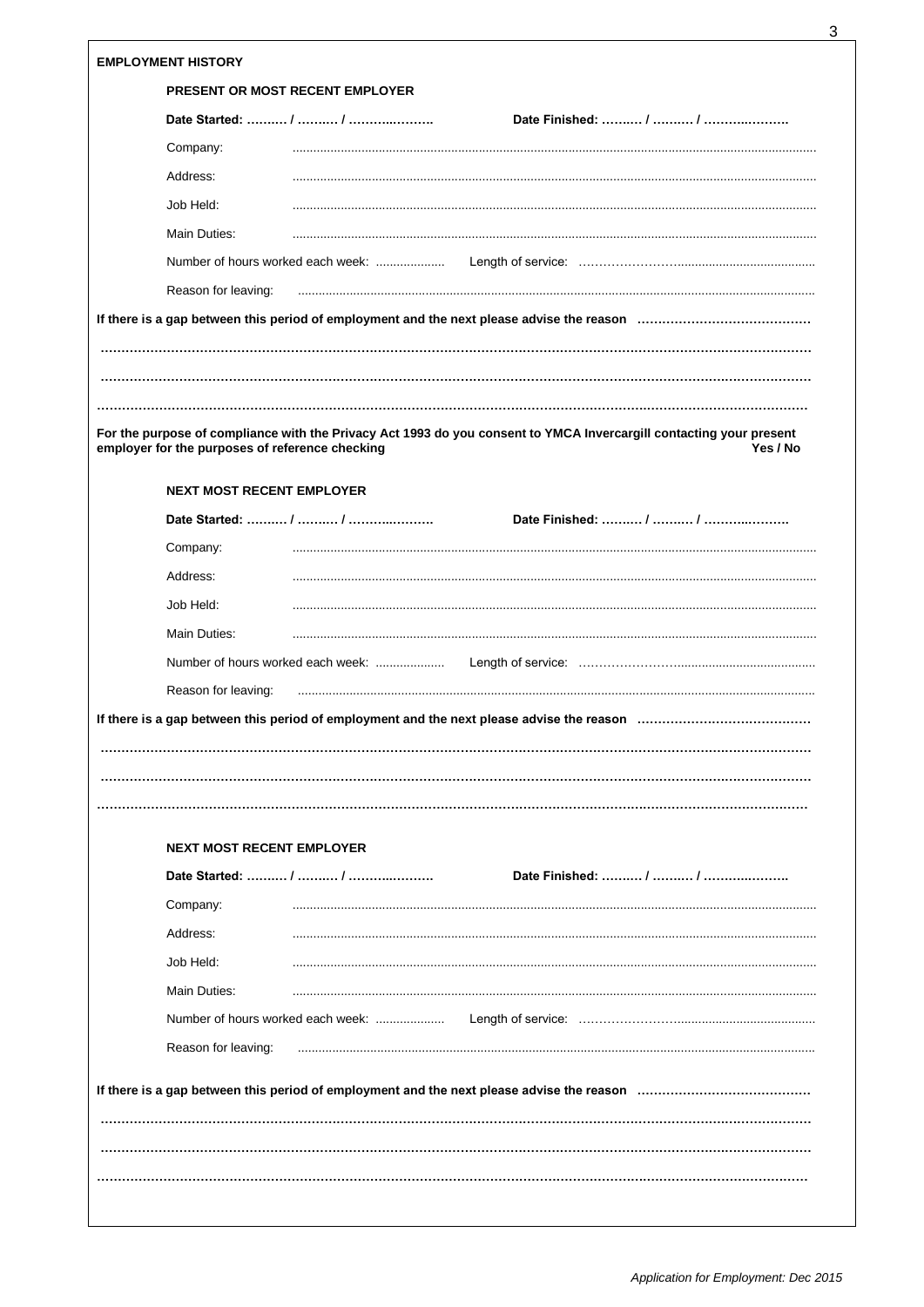Give details of any other job which may be relevant:

…..................................................................................................................................................................................................................

**REFEREES** Give name and telephone numbers of at least two referees from where you have previously been employed - direct line managers who you have reported to. We need a minimum of your last two consecutive employers. If you are a school leaver these could be from a sports coach, teacher or Dean for example):

….................................................................................................................................................................................................................. ……………………………………………………………………………………………………………………………………………………….…….

| Name | Position | Organisation | Phone Contact No(s) | Relationship to You |
|------|----------|--------------|---------------------|---------------------|
|      |          |              |                     |                     |
|      |          |              |                     |                     |
|      |          |              |                     |                     |

I consent to a representative from the YMCA seeking verbal or written information on a confidential basis about me from representatives of my previous employers and/or referees and authorise the information sought to be released by them to the company for the purposes of ascertaining my suitability for the position for which I am applying. I understand that the information received by the company is supplied in confidence as evaluative material and will not be disclosed to me.

Signature: …………………………………………………………………………………………..…… Date: …………………………….………….

*Please also complete the separate "Release of Information Form" on last page, so it can be faxed through to a nominated referee should they require your authorisation to release information.*

## **GENERAL**

| Are you prepared to work shifts if required to do so?                                                                                                                                                      | Yes / No |
|------------------------------------------------------------------------------------------------------------------------------------------------------------------------------------------------------------|----------|
| Are you available to work weekends if required to do so?                                                                                                                                                   | Yes / No |
| <b>For ECE or OSCAR specific roles</b> (ie Early Learning Teachers, Holiday Programme, Before and<br>After School Care), do you have any criminal convictions?                                             | Yes / No |
| For all other roles, do you have any criminal convictions, not including any concealed under the<br>Criminal Records (Clean Slate) Act 2004?                                                               | Yes / No |
| Have you been the subject of a Diversion ordered by the Courts?                                                                                                                                            | Yes / No |
| Are you aware of any pending investigation that may result in charges, currently under investigation<br>that may result in charges or awaiting the hearing of charges in a Civil or criminal Court of Law? | Yes / No |
| Have you ever been subject to any form of investigation or disciplinary process that could be relevant                                                                                                     | Yes / No |

## to child safety? **POLICE RECORD CHECK**

Prior to an offer of employment you will be asked to complete a NZ Police Vetting Service Request and Consent Form. Any offer of employment is subject to a satisfactory police record check. If this check is unsatisfactory then employment may be terminated.

To ensure compliance with sections 25-27 of the Social Security (Childcare Assistance) Regulations 2004 and the MSD OSCAR Standards for Approval, your consent form, copy of identification documents and police vetting result will be retained on file to ensure compliance with the standards for approval. NZ Police are aware of this requirement and have waivered point 8 on page 4 of the consent form.

**Holders of a work permit/visa with duration less than 24 months will be required to provide a police certificate from their country of origin.**

## **DRIVERS LICENCE INFORMATION**

| Do you have a current Drivers Licence?                                                        | Yes / No |
|-----------------------------------------------------------------------------------------------|----------|
|                                                                                               |          |
|                                                                                               |          |
| Do you have any demerit points or endorsements?                                               | Yes / No |
| Do you have any charges pending?                                                              | Yes / No |
|                                                                                               |          |
| Anyone required to drive a company vehicle may be subject to a Drivers License check via NZTA |          |

4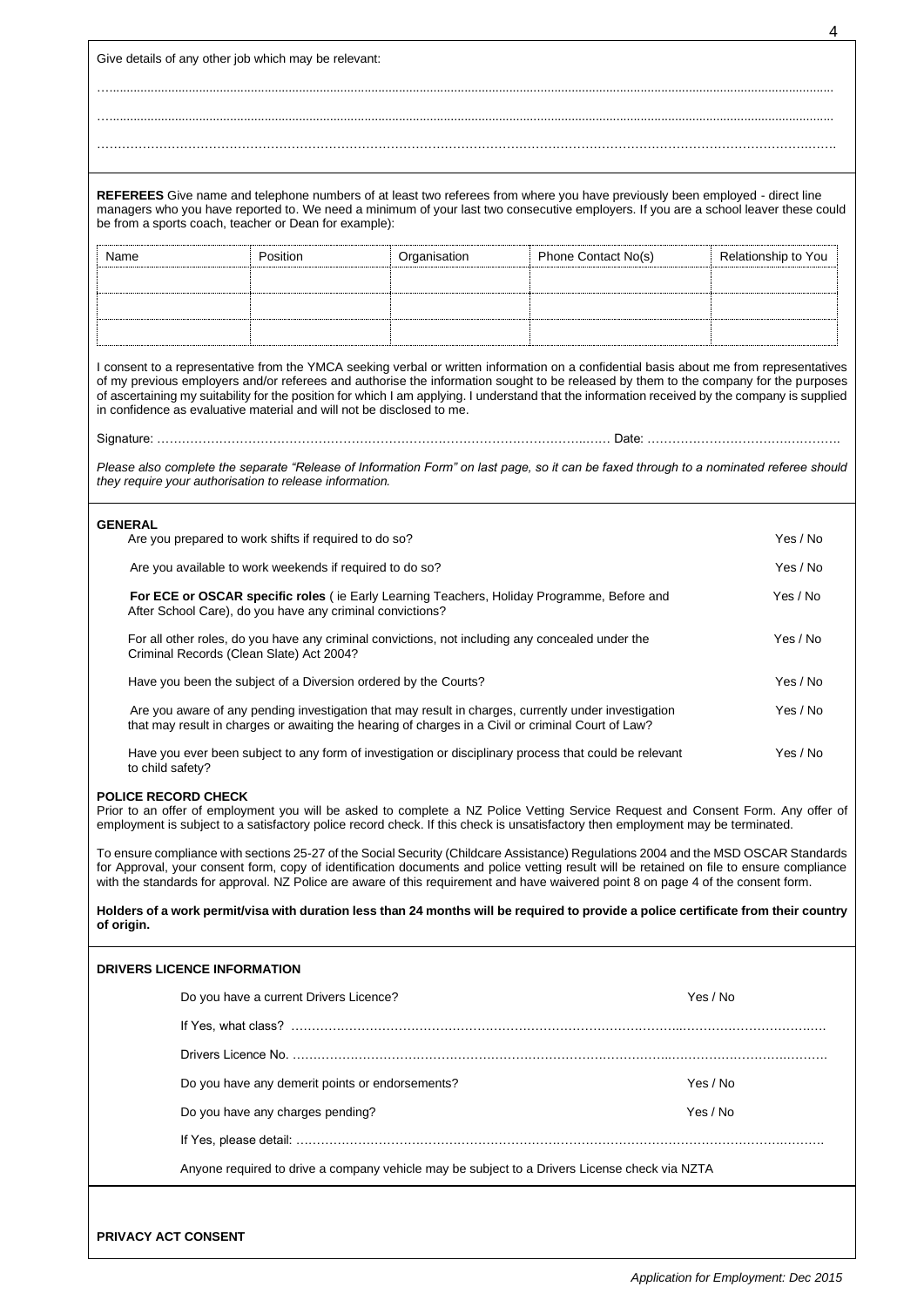|                    | 5                                                                                                                                                                                                                                                                                                                            |
|--------------------|------------------------------------------------------------------------------------------------------------------------------------------------------------------------------------------------------------------------------------------------------------------------------------------------------------------------------|
|                    | Do you consent to YMCA Invercargill retaining the information contained in this application form for the purpose of<br>considering your suitability for any other position which may arise with YMCA Invercargill in the future?                                                                                             |
|                    | Yes / No                                                                                                                                                                                                                                                                                                                     |
| <b>MEDICAL</b>     | Do you have any medical condition, illness or injury which may be exacerbated or made worse by performing the tasks<br>listed in the Position Description for the job that you are applying for?<br>Yes / No                                                                                                                 |
|                    |                                                                                                                                                                                                                                                                                                                              |
|                    | Do you have any medical condition, illness or injury which may impact on your ability to perform the tasks listed in the<br>Position Description for the job that you are applying for?<br>Yes / No                                                                                                                          |
|                    |                                                                                                                                                                                                                                                                                                                              |
|                    | Do you consent to undergo a medical examination if you are offered employment?<br>Yes / No                                                                                                                                                                                                                                   |
|                    |                                                                                                                                                                                                                                                                                                                              |
| <b>DECLARATION</b> |                                                                                                                                                                                                                                                                                                                              |
|                    | that to the best of my knowledge the information provided in this application and in my resume enclosed is accurate and I<br>understand that if any false or misleading information is given, or any material fact suppressed, I will not be employed or if I am<br>employed my employment may be terminated without notice. |
|                    | that there is no further relevant information that I have not told you about.                                                                                                                                                                                                                                                |
| ACC.               | I also understand that any false information given in relation to my medical history whatsoever (and including gradual process,<br>disease or infection), may result in the termination of my employment and/or the loss of entitlement for any compensation from                                                            |
|                    |                                                                                                                                                                                                                                                                                                                              |
|                    |                                                                                                                                                                                                                                                                                                                              |

## *Note:*

- *Should this application form be submitted electronically, it will be subject to the hard copy being signed.*
- *Should your application be successful, your contact information may be used by YMCA to communicate with you or provide information directly to you in the context of the employment relationship*

1<br>The Human Rights Act permits questions of this type on the basis of family status where there is or would be a reporting relationship or a risk of collusion to the detriment of the employer(s).